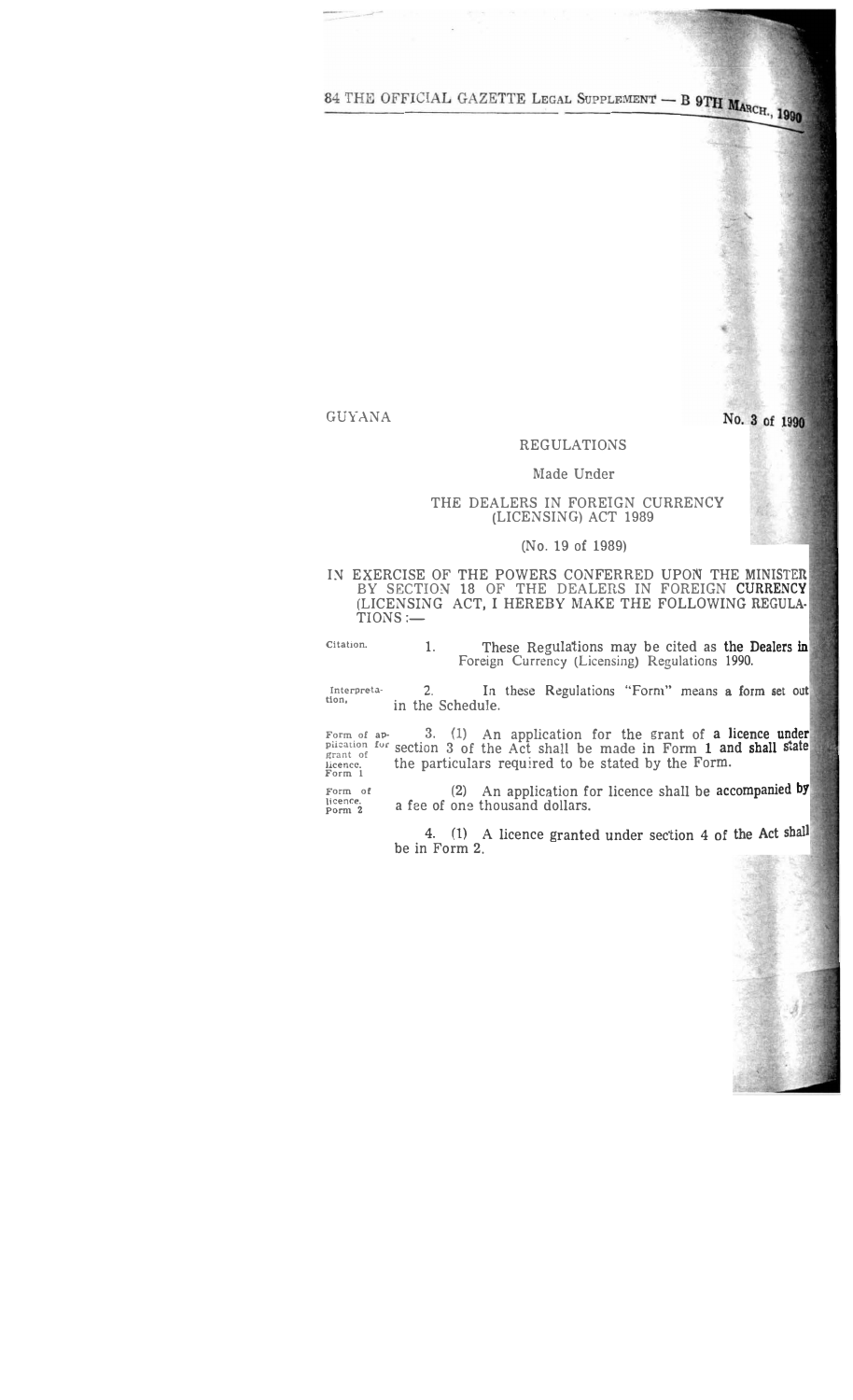(2) A fee of one hundred thousand dollars shall be paid for the grant of a licence.

(3) Every licence shall be subject to the provisions of the Act and these regulations and any conditions specified in the licence.

5. (1) An application under section 5 of the Act for the **Form of ap.** renewal of a licence shall be in Form 3 and shall state the **plication for**<br> **PATLICULARS** required to be stated in the Form. **In the limit of the property of the plicate**<br> **Form 3** 

. (2 A fee of one hundred thousand dollars shall be paid  $f$ <sub>10</sub> the renewal of a licence.

**6.** (1) An application under section 6 (2) of the Act for  $\frac{F\text{orm of a}}{F\text{ term of a}}$ diting the licensed business to premises other than the premises change of ined in the licence, shall be in Form 4. **Discussed** premises.

premises.<br>Form 4

(2) An application under paragraph (1) shall be accom panied by a fee of two hundred and fifty dollars.

7. (1) The weekly return a licensee is required to submit Returns.<br>**at section 15** (1) of the Act shall be in Form 5. **stable 3** action 15 (1) of the Act shall be in Form 5.

(2) The weekly return a licensee is required to submit under section 15 (2) of the Act shall be in Form 6. under section 15 (2) of the Act shall be in Form 6.

reg. 3

# SCHEDULE

## FORMS

## FORM 1

#### APPLICATION FOR LICENCE TO CARRY ON THE BUSINESS OF BUYING AND SELLING FOREIGN CURRENCY DEALERS IN FOREIGN CURRENCY

## (LICENSING) ACT 1989

## (No. 19 of 1989)

Applicant's name in full and whether applicant is individual, part-Dership, firm, company or other body corporate.

If application is by an individual  $-$ 

 $\ddot{a}$  **Address of applicant** 

(b) Nationality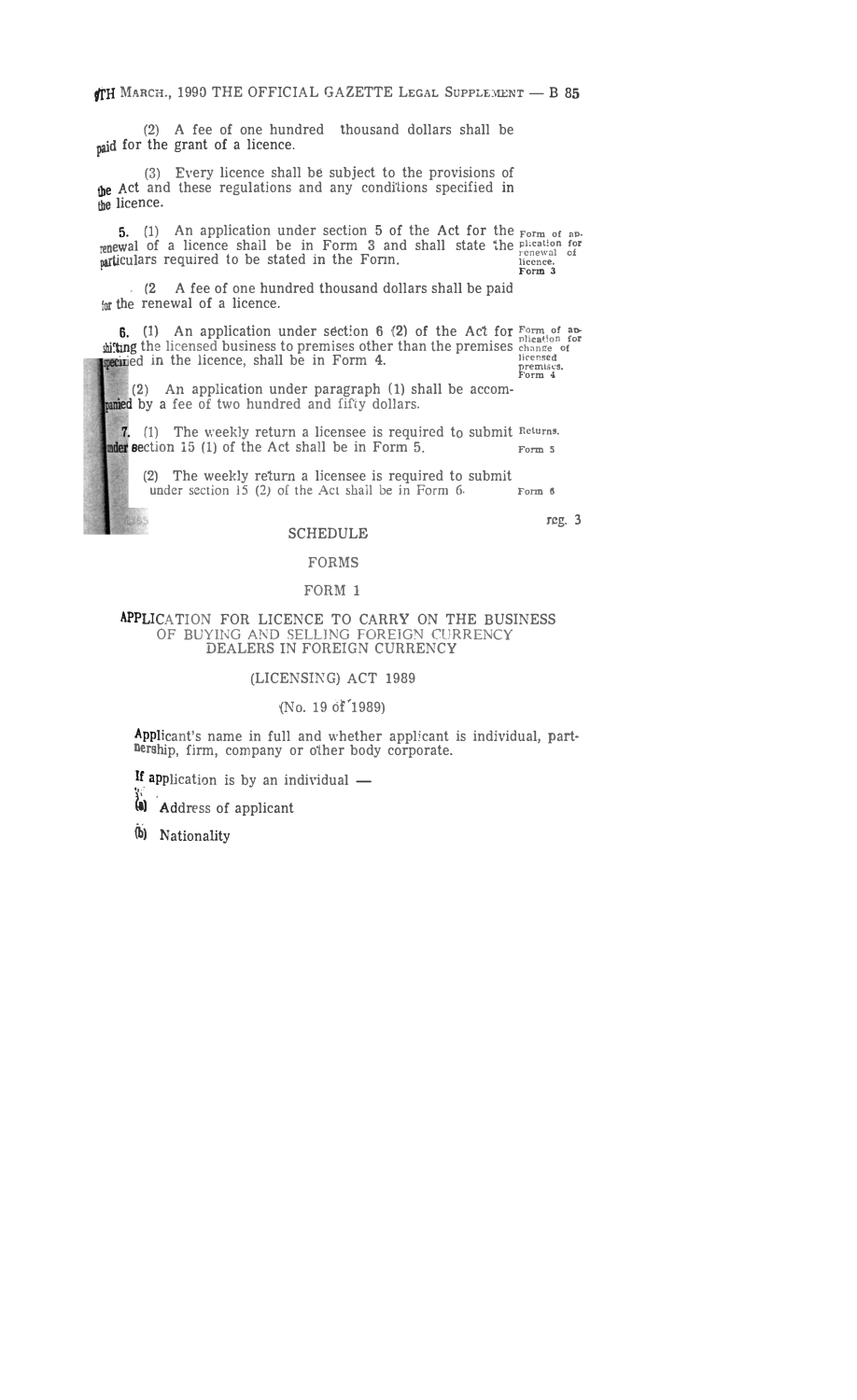- **(c) Identity Card No.**
- **(d) Age**
- **(e) Occupation**
- **3. If the application is by a partnership firm -**
	- **(a) Address of the applicant**
	- (b) Name and address of the persons who are partners of the firm
	- **(c) Nationality of the partners of the firm**
	- (d) **Age, occupation and identity card Nos. of the Partners of the firm**
- **4.**  If application is by a company or other body corporate  $\sim$ 
	- (a) Address of its registered or principal office
	- (b) **Place of incorporation.**
	- **(c) If incorporated outside of Guyana, name, nationality and address of duly authorised agent in Guyana.**
	- **(d) Nature of business**
	- **(e) Names and addresses of the directors or equivalent officers.**
- s. Names of two referees in Guyana to whom the applicant **is** personally known.
- **6. Particulars of bow the applicant proposes to finance the business. whether from his own funds, from borrowed moneys or other resources.**
- **7. Premises where the applicant intends to carry on the business of buying and selling foreign currency.**

Dated this day of , 19

**Signature of applicant{s)** 

**Notes-**

- **1. This application shall be accompanied by a fee of one thousand dollars.**
- **2. The applicant may be required to submit to an interview by the <sup>f</sup> Minister or any person authorised by the Minister** in **respect.** <sup>0</sup> **the matters referred to in section 4 (1) of the Dealers in Foreign Currency (Licensing) Act 1989 (No. 19 of 1989).**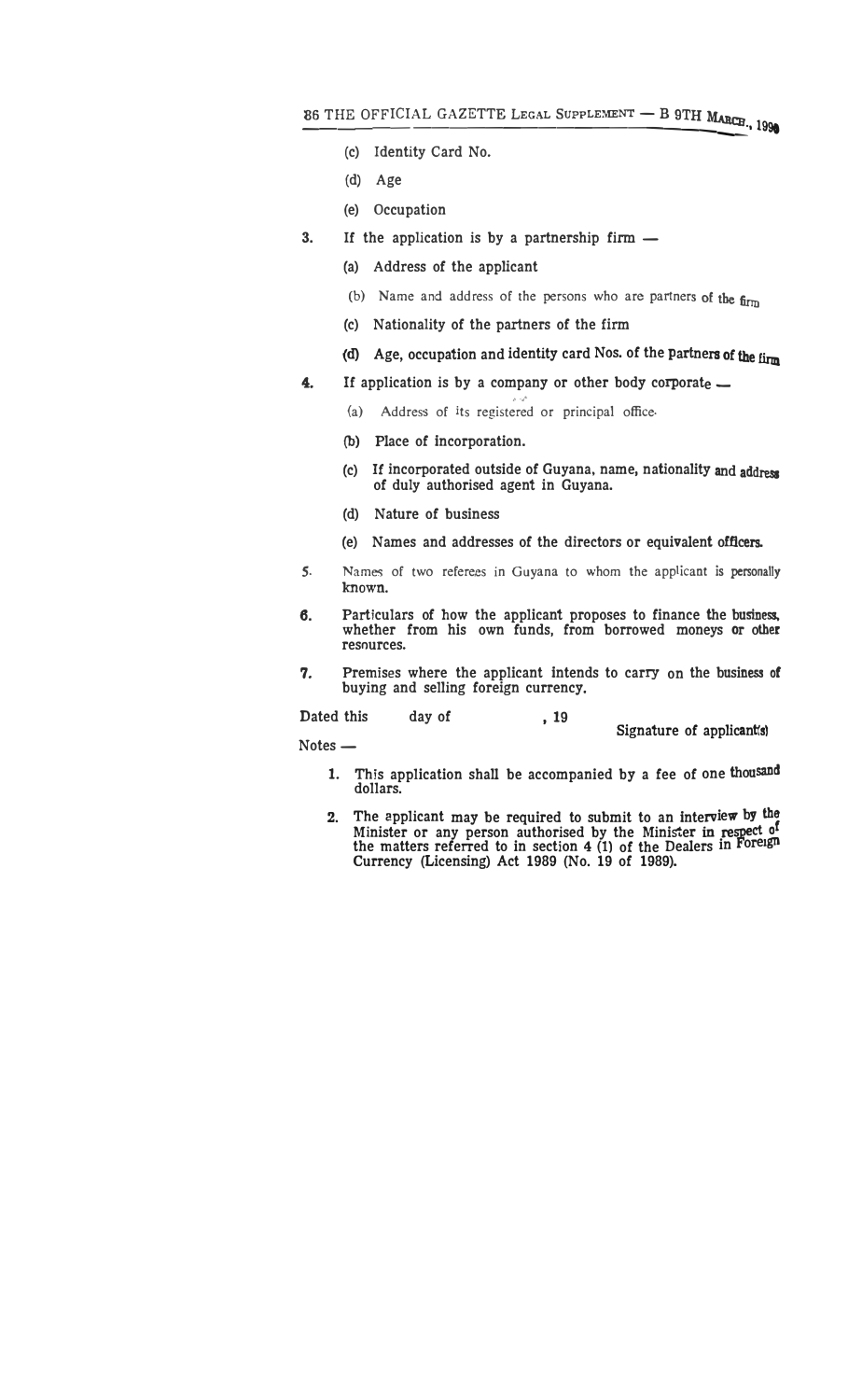**9TH MARCH.**, 1990 THE OFFICIAL GAZETTE LEGAL SUPPLEMENT - B 87 1990

reg.  $4$ 

# FORM 2

# LICENCE TO CARRY O  $\_$  THE BUSINESS OF BUYING AND SELLING FORE GN CURRENCY

# DEALERS IN FOREIGN CURRE. 'CY

# (LICENSING) ACT 1989  $(686$ [  $10 - 6$ ]  $-0$ <sub>k</sub><sup>1</sup>)

## LICENCE NO .....................

 $of$  .......... business of buying and selling foreign currency.

The premises at which the licensed business shall be carried on are specified below.

This licence is subject to the provisions of the Dealers in Foreign<br>Currency (Licensing) Act 1989 (No. 19 of 1989), the regulations made<br>under that Act and any conditions specified in this licence.

This licence shall be valid from the date hereof until the expiry of

31st December, 19. .....

# LICENSED PREMISES

Dated this day of  $, 19...$ 

Official Stamp

ř

firm

ress

ally

ss,<br>Ier

of

đ

e<br>I

1.

2.

 $\overline{3}$ .

Minister.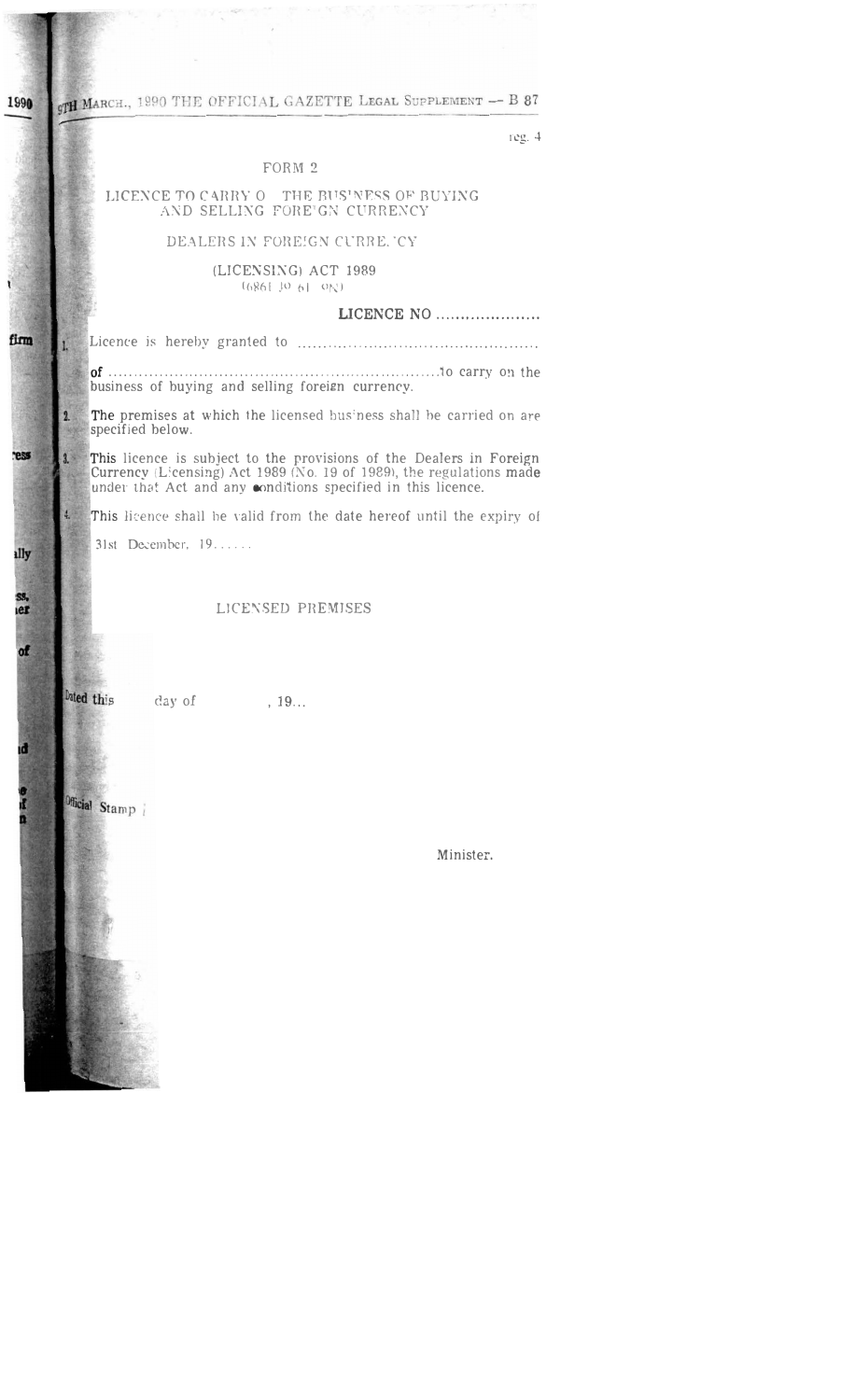e1 TH8 OF'FIC� L GAZETTE LEGA:. SuPPLE:vIENT - B 9Tl[ Mt **• ltCtt, l99t**

## FORM 3

## APPLICATION FOR RENEWAL OF **LICENCE** DEALERS IN FOREIG. CURRENCY (LICENSING) ACT **1989**

# (No. 19 of 1989)

- l. .'..pp!icanl's name and address in full.
- 2. Number of the licence sought to be renewed.
- 3. (a) Date on which the licence sought to be renewed was granted.
	- (b) Whether the obove-mentioned licence was renewed at any time. a.d .f so the date/dates on which the licence was renewed.
	- ( c) Whether an application for the renewal of the above-mentioned liceace was refused at any time and if so, the date/dates **of** refusal.
- 4. Premises where the applicant intends to carry on the licensed business.

Put d th s day of 19

Signature of applicant (s)

## FORM 4

## PPLIC \TIO:\" :•'.JR ,'.I.PPROV,\L TO SHIFT LICENSED BUSINESS TO PREMISES OTHER THAN PREMISES SPECIFIED IN LICENCE

## DEALERS IN FOREIGN CURRENCY (UCENS[NG) ACT 1989 *(No.* 19 of 1989)

- 1. **•** pplicant's name and address in full.
- 2. Date and number of the licence granted to the applicant under the Dealers in Foreign Currency .Licensin<sup>o</sup>l Act 1989 (No. 19 of 1989).
- 3. Date on which the licence was last renewed. if the licence was renewed. 鼣
- 4. Premises at which the licensed business is being carried on.
- 5. New premises to which applicant desires to shift the licensed **business**
- 6. Reason (s) fer change of premises.

Dated this day of 5.19

Signature of **applicant (s)**



reg. 6

reg. 5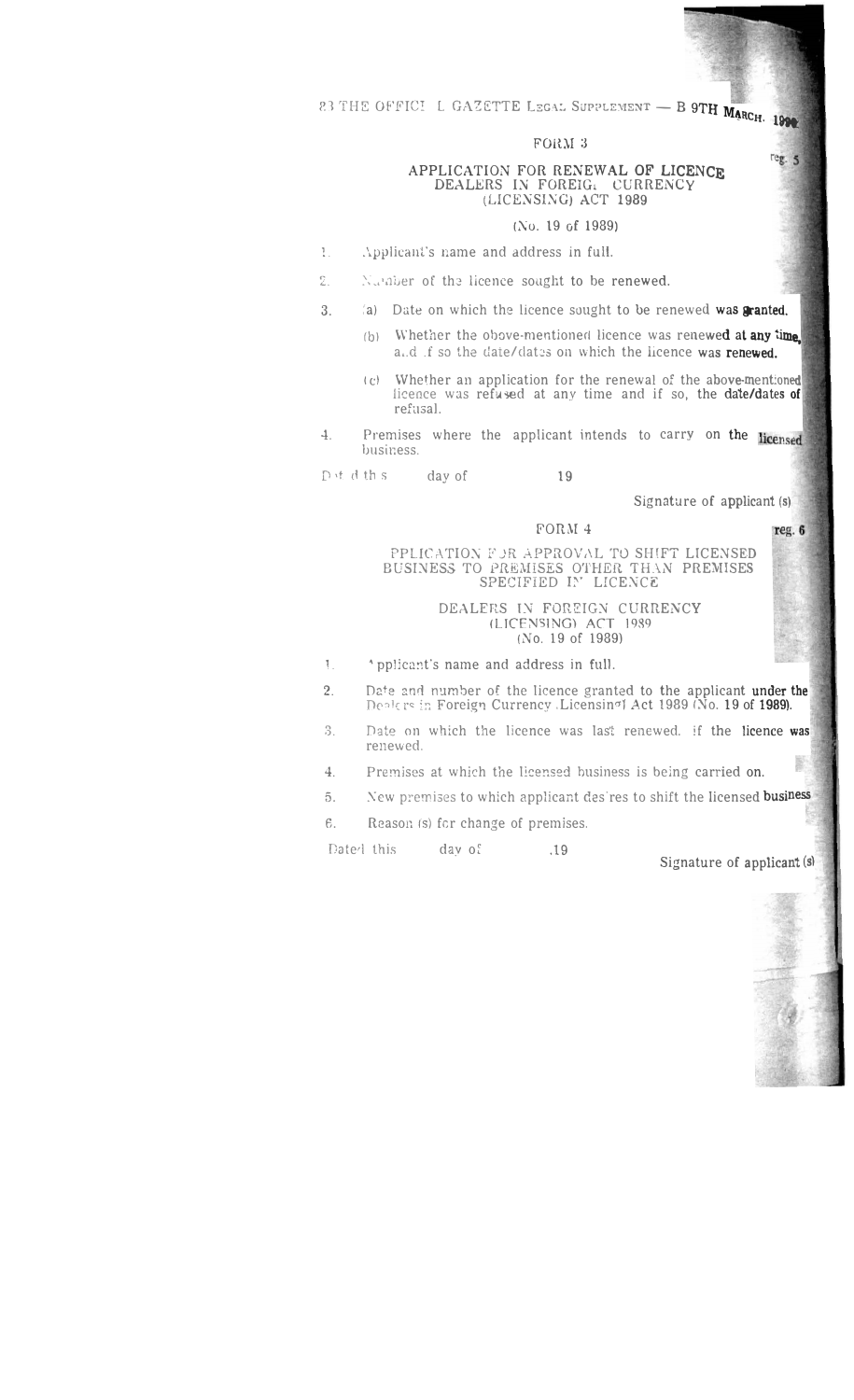# WEEKLY REPORT ON DAILY BUYING AND SELLING RATES OF FOREIGN CURRENCY DEALERS IN FOREIGN CURRENCY (LICENSING) ACT 1989

STII

18

a story.

 $\sim$ 

|                                              |                            |  |                         |                |  | $\mathbf{R}$                                                                                    |  |  |               |                        |                       |  |
|----------------------------------------------|----------------------------|--|-------------------------|----------------|--|-------------------------------------------------------------------------------------------------|--|--|---------------|------------------------|-----------------------|--|
| <b>DAY</b>                                   | US\$<br>Buying Selling     |  |                         | Buying Selling |  |                                                                                                 |  |  | <b>Buying</b> |                        | <b>CNS</b><br>Selling |  |
|                                              |                            |  |                         |                |  | Opening Closing Opening Clo ing Opening Closing Opening Closing Opening Closing Opening Closing |  |  |               |                        |                       |  |
| MONDAY<br>$($   }<br>(2)                     |                            |  |                         |                |  |                                                                                                 |  |  |               |                        |                       |  |
| TUESDAY<br>(1)<br>(2)                        |                            |  |                         |                |  |                                                                                                 |  |  |               |                        |                       |  |
| WEDNES-<br>DAY<br>(1)<br>(2)                 |                            |  |                         |                |  |                                                                                                 |  |  |               |                        |                       |  |
| THURS-<br>(1)<br>DAY<br>(2)                  |                            |  |                         |                |  |                                                                                                 |  |  |               |                        |                       |  |
| FRIDAY<br>(1)<br>$\langle \ \cdot \ \rangle$ |                            |  |                         |                |  |                                                                                                 |  |  |               |                        |                       |  |
|                                              | $Note: (1) = Notes$<br>(2) |  | $=$ Travellers' cheques |                |  |                                                                                                 |  |  |               | (Authorised Signature) |                       |  |
|                                              |                            |  |                         |                |  |                                                                                                 |  |  |               | Name of licensee       |                       |  |
|                                              |                            |  |                         |                |  |                                                                                                 |  |  |               |                        |                       |  |